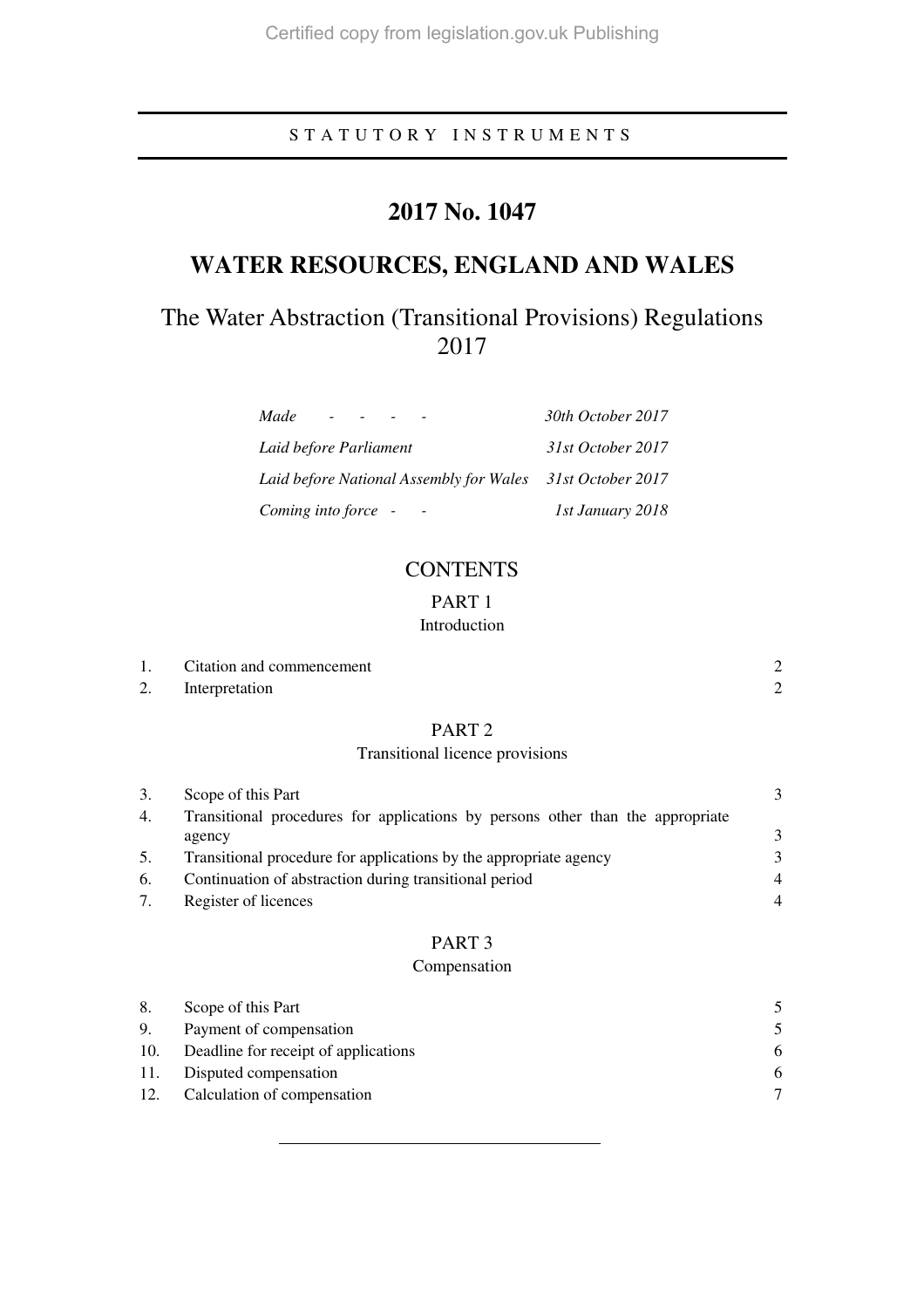| SCHEDULE — Application for, and determination of, licences |    |
|------------------------------------------------------------|----|
| $PART 1$ — Application for a licence                       | 8  |
| PART 2 — Determination of applications                     |    |
| PART 3 — Appeals procedure                                 | 11 |

The Secretary of State, in relation to England, and the Welsh Ministers in relation to Wales, make the following Regulations in exercise of the powers conferred by—

- (a) sections 34, 36A(5), 37(1), (4) and (6), 37A, 43(2)(a) and (3), 44(3)(a), 45, 59, 189 and 219(2)(f) of the Water Resources Act 1991(**a**); and
- (b) sections 103(1) to (3) and (7) and 104(4) and (6) of the Water Act 2003(**b**).

# PART 1

#### Introduction

#### **Citation and commencement**

**1.** These Regulations may be cited as the Water Abstraction (Transitional Provisions) Regulations 2017 and come into force on 1st January 2018.

#### **Interpretation**

**2.**—(1) In these Regulations—

"the 2006 Regulations" means the Water Resources (Abstraction and Impounding) Regulations 2006(**c**);

"the appropriate authority" means—

(a) in relation to England, the Secretary of State;

(b) in relation to Wales, the Welsh Ministers;

"licence" means a licence to abstract water under Chapter 2 of Part 2.

(2) In these Regulations—

- (a) any reference to a provision is, unless the context otherwise requires, a reference to a provision of the Water Resources Act 1991;
- (b) any reference to an application for a licence includes a reference to an application for a variation of an existing licence;
- (c) any reference to the grant or refusal of a licence includes a reference to a grant or refusal of a variation of an existing licence.

<sup>-</sup>(**a**) 1991 c. 57. Section 34 was amended by paragraph 1 of Schedule 24 to the Environment Act 1995 (c.25) ("the 1995 Act") and by paragraph 2 of Schedule 7 to the Water Act 2003 (c. 37) ("the 2003 Act"). Section 36A was inserted by section 13(1) of the 2003 Act. Section 37 was substituted by section 14(1) of the 2003 Act. Section 37A was inserted by section 14(2) of the 2003 Act. Section 45 was amended by paragraph 1 of Schedule 24 to the 1995 Act and by section 13(3) of the 2003 Act. Section 189 was amended by section 23(3) of the 2003 Act. Sections 34, 37, 37A, 45 and 189 were amended by S.I. 2013/755 (W. 90). See section 221(1) for the definitions of "prescribed" and "the Ministers". The power to make Regulations under this Act was transferred, so far as exercisable in relation to Wales, to the National Assembly for Wales by article 2 of, and Schedule 1 to, the National Assembly for Wales (Transfer of Functions) Order 1999 (S.I. 1999/672) (references to the Water Resources Act 1991 in that Schedule are treated as references to that Act as amended by the 2003 Act by virtue of section 100(6) of the 2003 Act). Those functions were transferred to the Welsh Ministers by virtue of section 162 of, and paragraph 30 of Schedule 11 to, the Government of Wales Act 2006 (c. 32).

<sup>(</sup>**b**) 2003 c. 37. Section 103(3) was amended by S.I. 2013/755 (W. 90). The power of the National Assembly for Wales to make regulations under section 103 in relation to provision dealing with matters with respect to which functions are exercisable by the Assembly was transferred to the Welsh Ministers by virtue of section 162 of, and paragraph 30 of Schedule 11 to, the Government of Wales Act 2006.

<sup>(</sup>**c**) S.I. 2006/641, as amended by S.I. 2008/165 and 2013/755 (W. 90).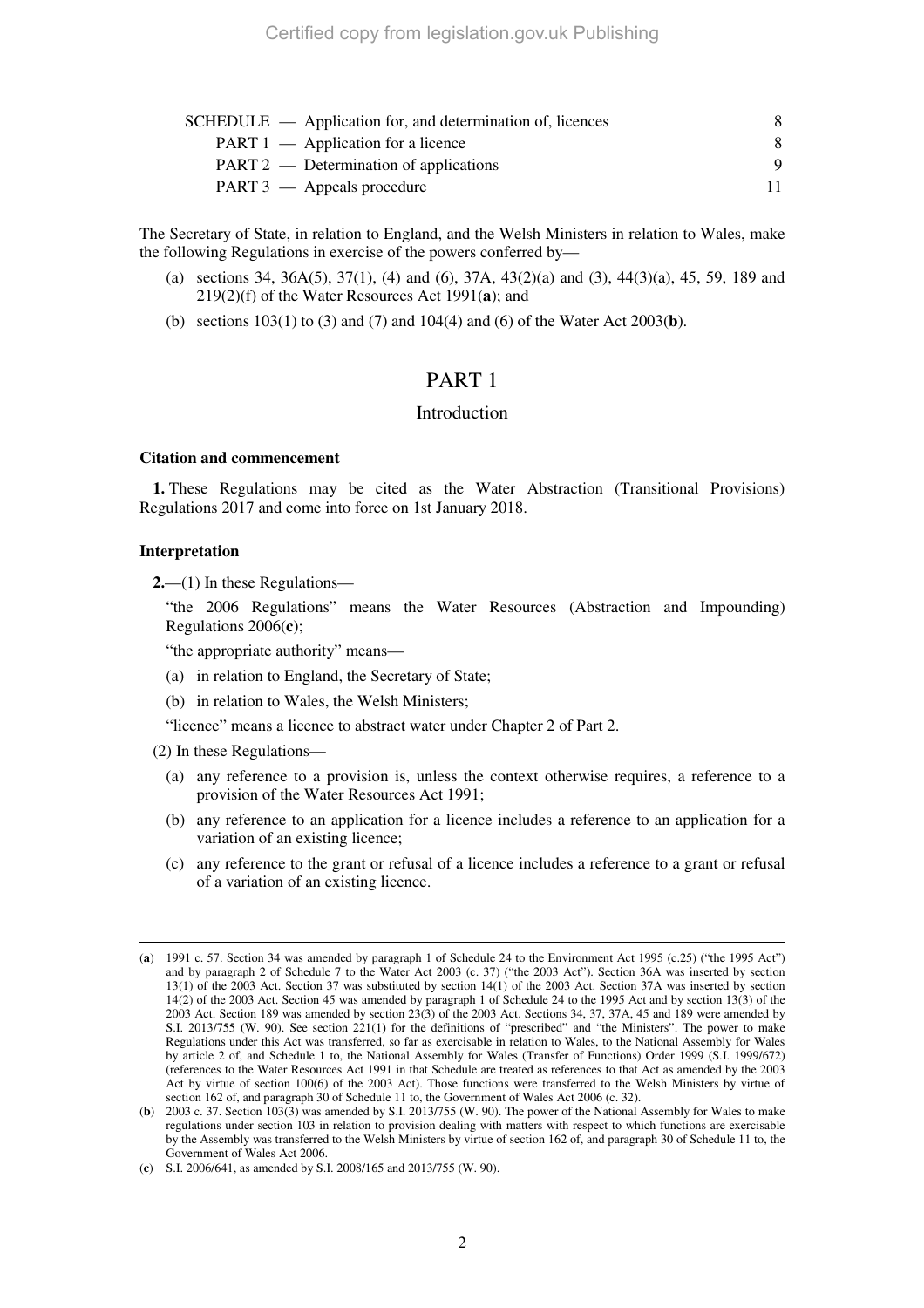# PART 2

### Transitional licence provisions

### **Scope of this Part**

**3.**—(1) This Part applies to a person who—

- (a) in the seven years prior to 1st January 2018 abstracted water—
	- (i) from a source of supply, or
	- (ii) from any of the inland waters of the Rivers Tweed, Esk or Sark (or their tributaries) in England,

and who did not require a licence for that abstraction, or

(b) is a successor to such a person.

(2) In paragraph (1)(b), "successor" means a person to whom a person described in paragraph  $(1)(a)$  transfers title, where the transfer of title—

- (a) is a transfer of title to the property from which water was abstracted as described in paragraph (1)(a),
- (b) includes irrevocable transfer of the right to abstract water as described in paragraph  $(1)(a)$ from that property, and
- (c) has effect on any date during the period beginning 1st January 2018 and ending 31st December 2019.

### **Transitional procedures for applications by persons other than the appropriate agency**

**4.**—(1) This regulation applies where a person to whom this Part applies, other than the appropriate agency(**a**), applies for a licence before 31st December 2019.

(2) Where the licence application relates to the abstraction described in regulation  $3(1)(a)$ , the application must be made and determined in accordance with the Schedule to these Regulations instead of in accordance with Part 2 of the 2006 Regulations.

(3) Where the licence application relates to an abstraction other than the one described in regulation  $3(1)(a)$ , in addition to complying with the requirements of Part 2 of the 2006 Regulations, that person must—

- (a) disclose to the appropriate agency when so applying that they have abstracted water as described in regulation 3(1)(a), and
- (b) provide such additional information as the appropriate agency may reasonably require to perform its functions under the 2006 Regulations.

### **Transitional procedure for applications by the appropriate agency**

**5.**—(1) Paragraph (2) applies where—

- (a) this Part applies to an appropriate agency by virtue of regulation 3(1), and
- (b) that appropriate agency applies for a transfer licence before 31st December 2019.

(2) The 2006 Regulations apply to that transfer licence application as if the reference in paragraph  $2(3)(iv)$  of Schedule 2 to the 2006 Regulations requiring the specification of the quantity of water to be abstracted were omitted.

<sup>-</sup>(**a**) See section 221 of the Water Resources Act 1991 for the definition of the "appropriate agency".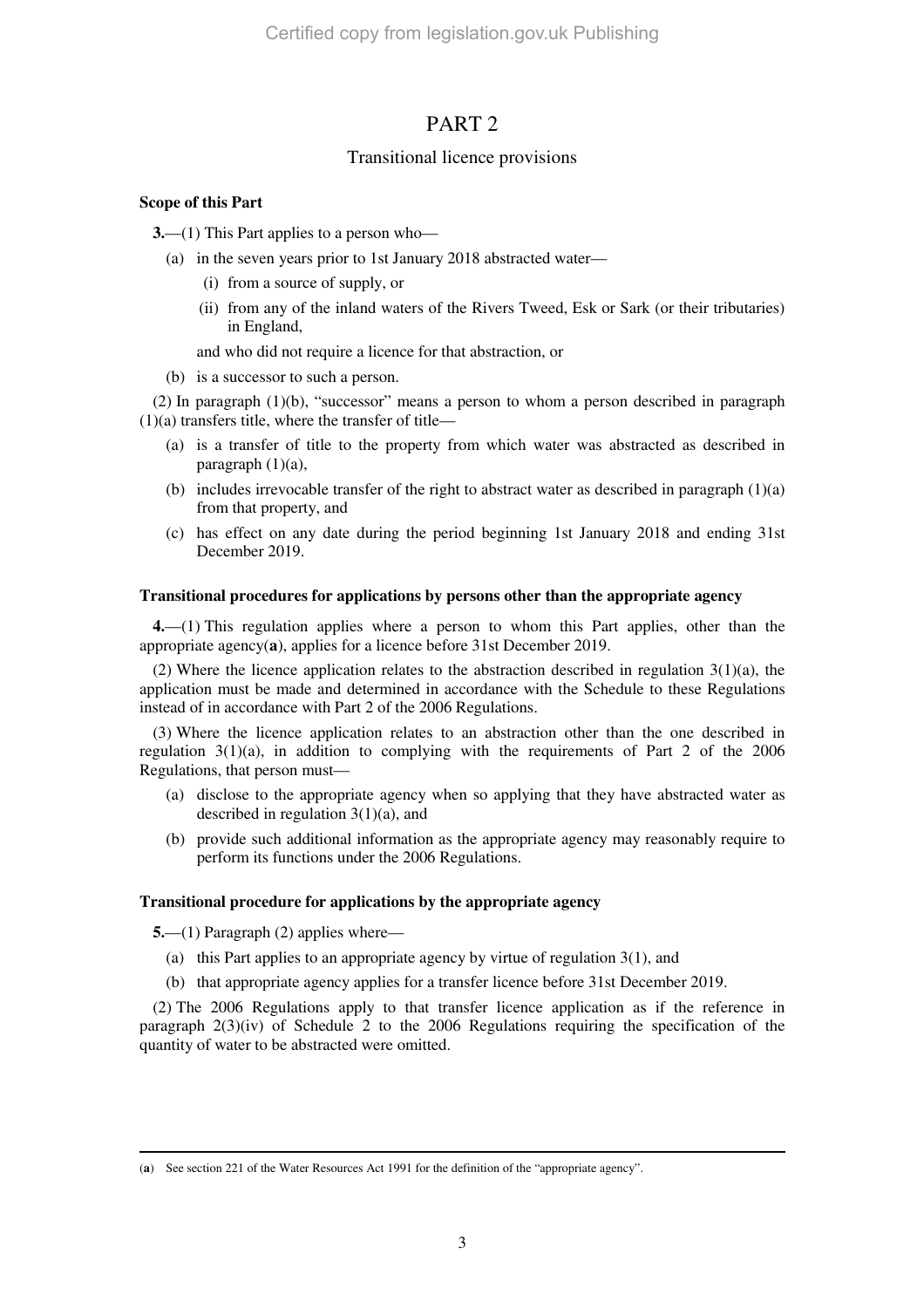### **Continuation of abstraction during transitional period**

**6.** Notwithstanding the restriction on abstraction, a person may continue to carry out an abstraction of water described in regulation  $3(1)(a)$ 

- (a) if the person applies for a licence in respect of that abstraction, until the date on which that application (including any appeal under section 43(**a**)) is determined, or
- (b) if no such application is submitted, until 31st December 2019.

#### **Register of licences**

-

**7.**—(1) The register required to be kept by the appropriate agency under section 189 must contain, for each application for a licence submitted in accordance with this Part—

- (a) the name and address of the applicant;
- (b) the date of the application and brief particulars of its proposals;
- (c) particulars of any decision of the appropriate agency or the appropriate authority on the application (including the decision on any appeal) and the date of that decision;
- (d) the date of any licence granted;
- (e) the date on which that licence expires;
- (f) the particulars of any notice of appeal.

(2) Subject to paragraphs (3) and (4), the appropriate agency must enter in the register—

- (a) the information referred to in paragraph  $(1)(a)$  and  $(1)(b)$  within 28 days of determining that the application is a valid application (as defined in paragraph 5 of the Schedule);
- (b) the information referred to in paragraph  $(1)(c)$  to  $(1)(e)$  within 28 days of a decision on an application;
- (c) the information referred to in paragraph  $(1)(f)$  within 28 days of receiving a notice of appeal.

(3) If any of the information in paragraph (1) falls to be determined under section 191A (national security)(**b**) and the appropriate authority determines that it should be included in the register, the appropriate agency must enter it within 28 days of receiving notice of that determination.

(4) If any of the information in paragraph (1) falls to be determined under section 191B (exclusion from registers of certain confidential information)(**c**) and is determined not to be commercially confidential, the appropriate agency must enter it in the register—

- (a) if no notice of appeal is served, within 28 days of the end of the period within which notice of appeal against that determination may be served;
- (b) if a notice of appeal is served, within 28 days of the date on which the appropriate agency receives notification of the determination or withdrawal of the appeal.
- (5) The appropriate agency must record in the register the date each entry is made.
- (6) The appropriate agency may keep the register, or any part of it, electronically.

<sup>(</sup>**a**) Section 43 was amended by paragraph 134 of Schedule 22 to the 1995 Act, section 14(3) of the 2003 Act and by S.I. 2013/755 (W.90).

<sup>(</sup>**b**) Section 191A was inserted by paragraph 170 of Schedule 22 to the 1995 Act and amended by S.I. 2013/755 (W. 90).

<sup>(</sup>**c**) Section 191B was inserted by paragraph 170 of Schedule 22 to the 1995 Act and was amended by S.I. 2010/675 and 2013/755 (W. 90).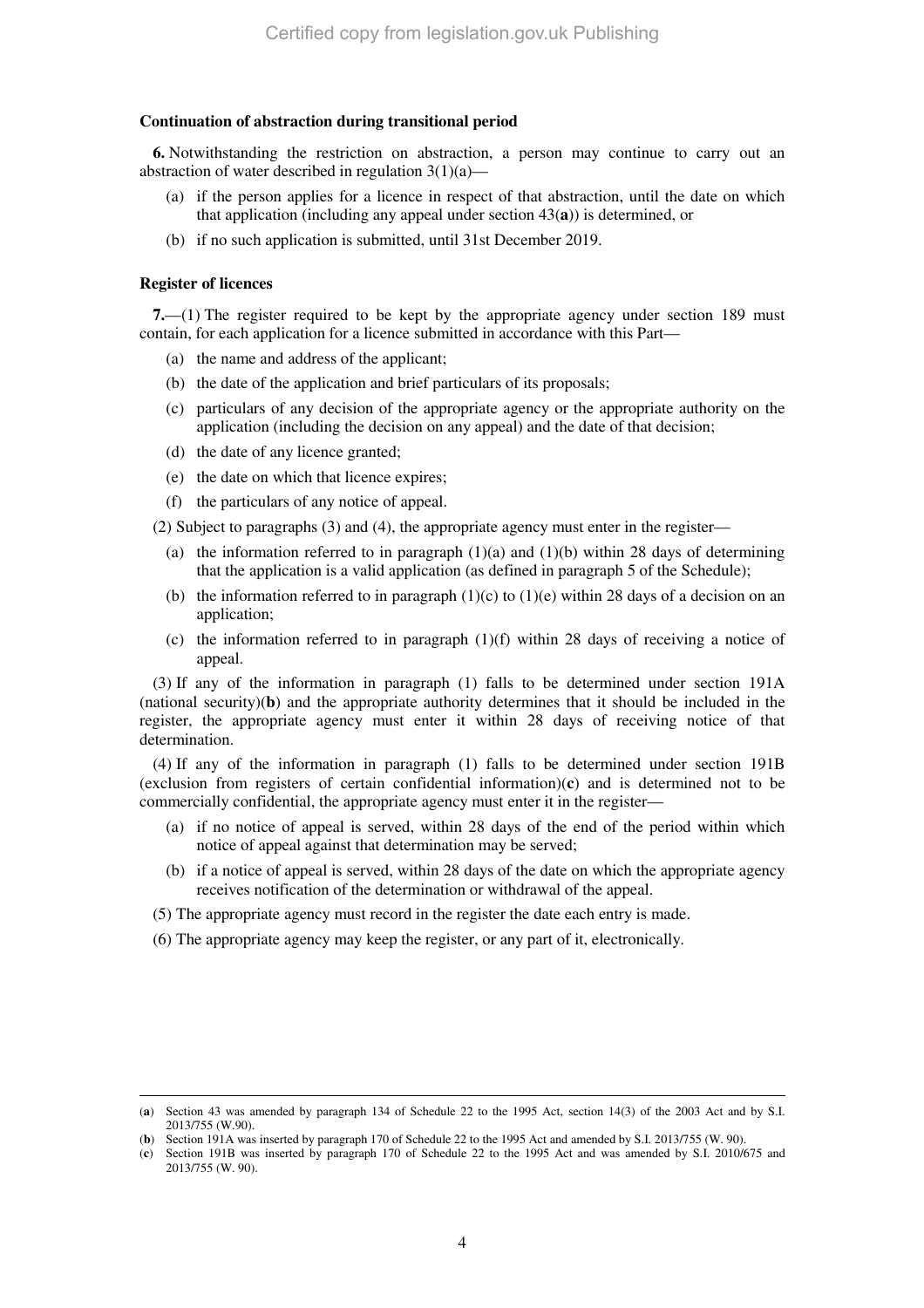# PART 3

### Compensation

### **Scope of this Part**

**8.**—(1) This Part applies to a person who applies for a licence under these Regulations.

(2) Paragraph (1) does not apply to—

- (a) a Minister of the Crown, where "Minister of the Crown" has the same meaning as in the Ministers of the Crown Act 1975(**a**);
- (b) the Welsh Ministers;
- (c) a public body (including a government department, a local authority and a local planning authority);
- (d) a person holding an office—
	- (i) under the Crown,
	- (ii) created or continued in existence by a public general Act, or
	- (iii) the remuneration in respect of which is paid out of money provided by Parliament;
- (e) a person who is or is deemed to be a statutory undertaker for the purposes of any provision of Part 11 of the Town and Country Planning Act 1990(**b**).
- (3) In paragraph  $(2)$ —

"local authority" means—

- (a) in relation to England, a county council, a district council, a parish council, a London borough council, the Common Council of the City of London or the Council of the Isles of Scilly;
- (b) in relation to Wales, a county council, a county borough council or a community council;

"local planning authority" has the same meaning as in Part 1 of the Town and Country Planning Act 1990(**c**).

#### **Payment of compensation**

**9.**—(1) The appropriate agency must pay compensation to any person falling within the scope of this Part—

- (a) whose application for a licence is—
	- (i) refused by the appropriate agency, or
	- (ii) granted by the appropriate agency but in respect of an abstraction of more limited extent than that of the abstraction the person was carrying out in the seven years before the coming into force of these Regulations,
- (b) whose appeal under section 43 in respect of a decision referred to in sub-paragraph (a) is dismissed by the appropriate authority,
- (c) who has suffered loss and damage as a result, and
- (d) who applies to the appropriate agency for compensation within the deadline specified in regulation 10.

(2) Paragraph (1) does not apply where the reason for a decision referred to in paragraph (1)(a) is that it is necessary—

(a) in order to protect from serious damage—

-

<sup>(</sup>**a**) 1975 c. 26.

<sup>(</sup>**b**) 1990 c. 8.

<sup>(</sup>**c**) The definition of "local planning authority" was amended by section 18(3) and (4) of the Local Government (Wales) Act 1994 (c. 19) and section  $31(1)$  of the Greater London Authority Act 2007 (c. 24).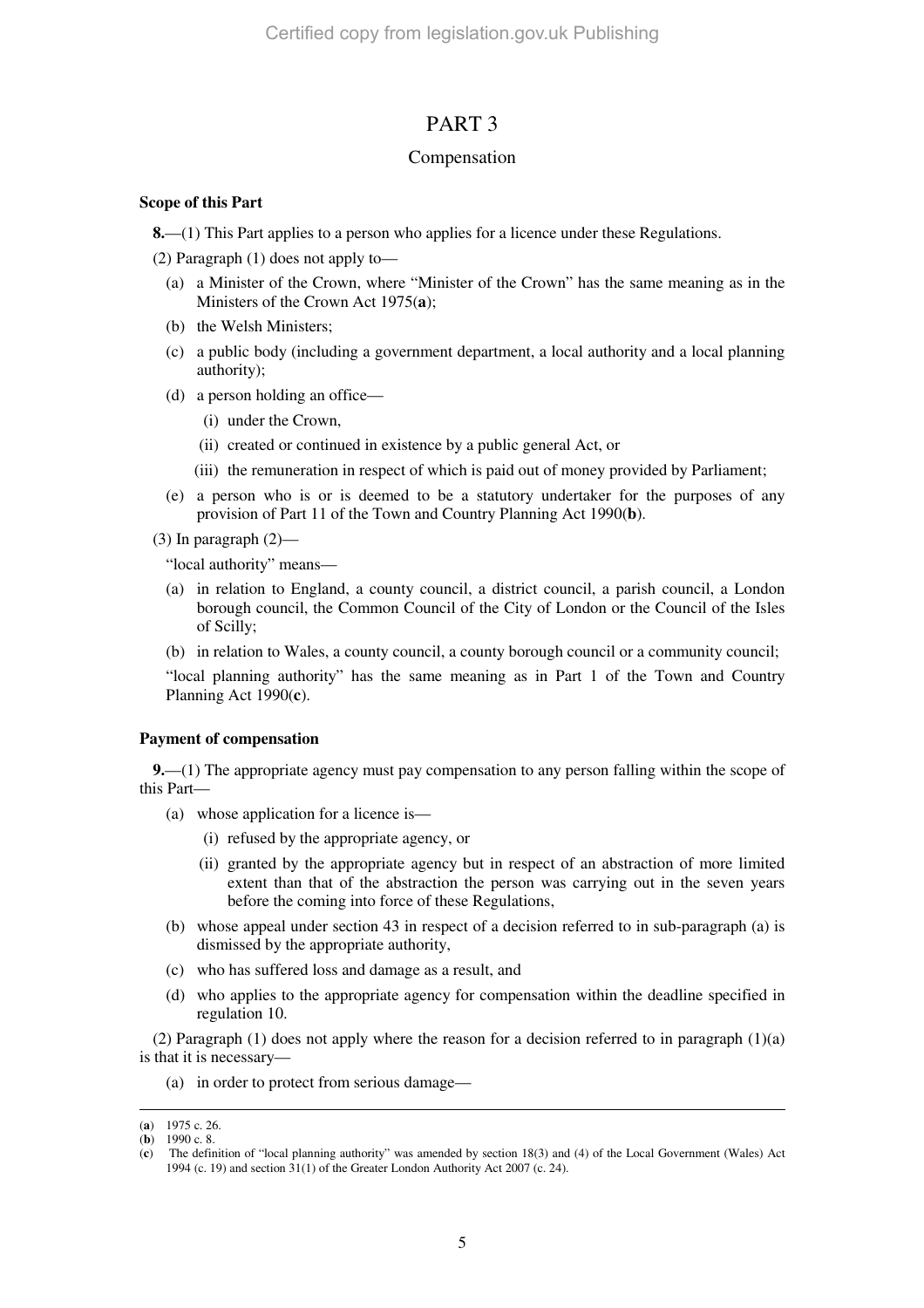- (i) any inland waters,
- (ii) any water contained in any underground strata,
- (iii) any underground strata themselves, or
- (iv) any flora or fauna dependent on any of paragraphs (i) to (iii), or
- (b) to comply with any relevant legal requirement.

(3) In paragraph (1), an abstraction of more limited extent does not include a Qn95 hands-off flow constraint or 75% of Qn99 hands-off flow constraint on a licence where the licensed abstraction is from a body of inland waters or a body of groundwater where the recent actual flow or quantitative status of the source of supply does not support good ecological potential, good ecological status or good quantitative status.

 $(4)$  In paragraph  $(3)$ —

"75% of Qn99 hands-off flow constraint" means a licence condition which provides that the licence holder must cease the abstraction if—

- (a) the flow in the source of supply to which the licence relates, or
- (b) in the case of groundwater to which the licence relates, the flow in inland waters dependent on that groundwater,

is equal to or falls below 75% of the natural flow that is exceeded 99% of the time in that source of supply or inland waters;

"good ecological potential" means the ecological status of a heavily modified or an artificial body of water, which meets the classification in Annex V to the Directive;

"good ecological status" means the ecological status of a body of surface water which meets the classification in Annex V to the Directive;

"good quantitative status" means the quantitative status of a body of groundwater which meets the status defined in table 2.1.2 of Annex V to the Directive;

"Qn95 hands-off flow constraint" means a licence condition which provides that the licence holder must cease the abstraction if—

- (a) the flow in the source of supply to which the licence relates, or
- (b) in the case of groundwater to which the licence relates, the flow in inland waters dependent on that groundwater,

is equal to or falls below the natural flow that is exceeded 95% of the time in that source of supply or inland waters.

(5) In paragraph (4), "the Directive" means Directive 2000/60/EC of the European Parliament and of the Council establishing a framework for Community action in the field of water policy(**a**).

#### **Deadline for receipt of applications**

**10.** An application for compensation must be made to the appropriate agency within six years of the determination of the appeal by the appropriate authority under section 44.

#### **Disputed compensation**

-

**11.**—(1) Any question of disputed compensation must be referred by the person who made the application for compensation in regulation 10 to the Upper Tribunal for determination.

(2) The provisions of section 4 of the Land Compensation Act 1961(**b**) apply, subject to any necessary modifications, in relation to the determination of any such compensation.

<sup>(</sup>**a**) OJ No L 327, 22.12.2000, p1, as last amended by Commission Directive 2014/101/EU (OJ No L 311, 31.10.2014, p32).

<sup>(</sup>**b**) 1961 c. 33; section 4 was amended by S.I. 2009/1307.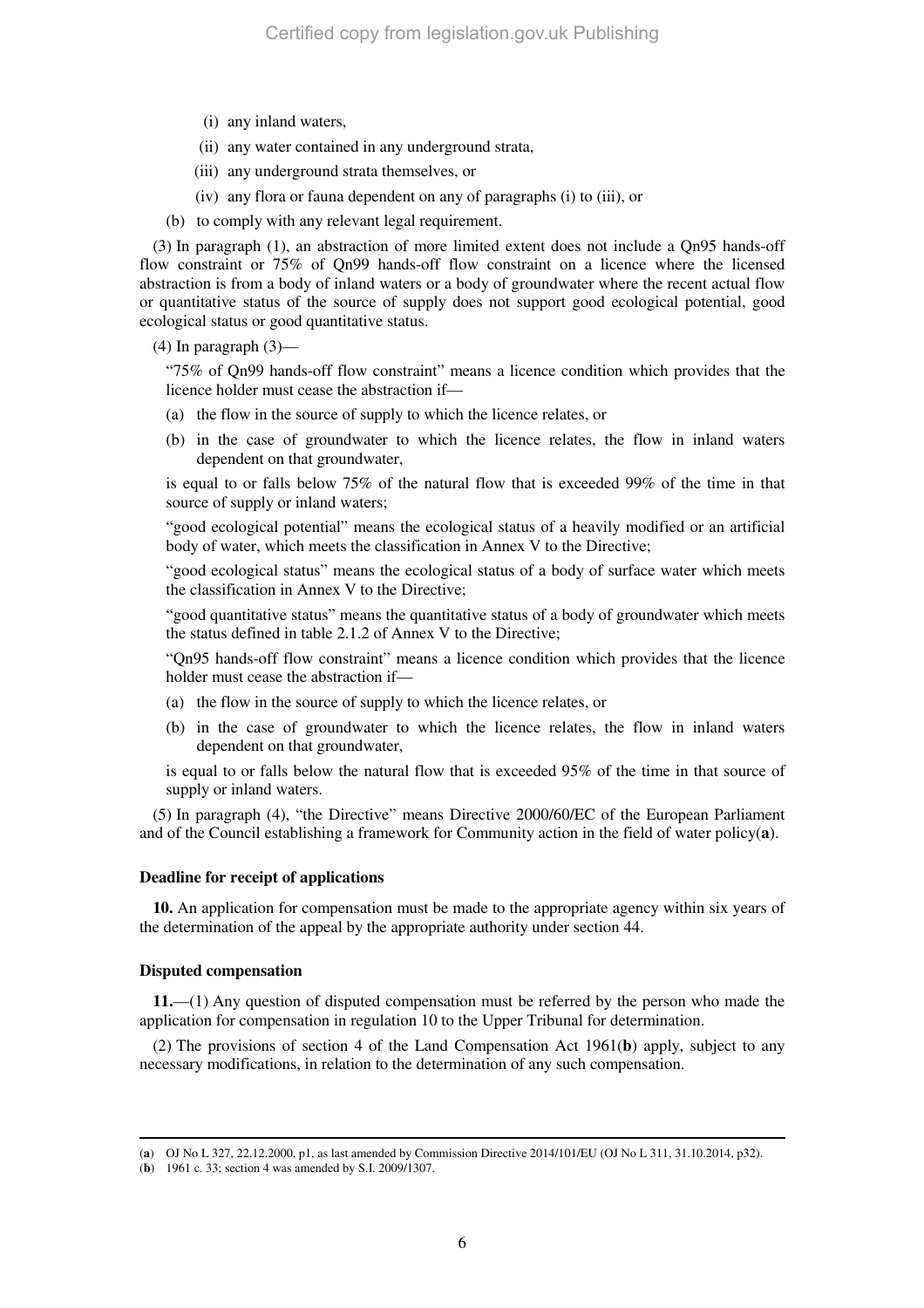### **Calculation of compensation**

**12.**—(1) For the purpose of assessing compensation in respect of loss or damage consisting of depreciation of the value of an interest in land, the rules in sections 5 and 5A of the Land Compensation Act 1961(**a**), so far as applicable and subject to any necessary modifications, have effect as they have effect for the purpose of assessing compensation for the compulsory acquisition of an interest in land.

(2) Where an interest in land is subject to a mortgage—

- (a) compensation is to be assessed as if the interest were not subject to the mortgage;
- (b) a claim for compensation may be made by any mortgagee of the interest, but without prejudice to the making of a claim by the mortgagor;
- (c) compensation is only payable to any mortgagee of the interest in respect of the interest which is subject to the mortgage;
- (d) compensation which is payable in respect of the interest which is subject to the mortgage is to be paid to the mortgagee or, if there is more than one mortgagee, to the first mortgagee, and must in either case be applied by that mortgagee as if it were the proceeds of sale of the interest.

*Thérèse Coffey* Parliamentary Under Secretary of State 30th October 2017 Department for Environment, Food and Rural Affairs

*Lesley Griffiths* Cabinet Secretary for the Environment and Rural Affairs 24th October 2017 One of the Welsh Ministers

-

<sup>(</sup>**a**) Section 5 was amended by sections 70 and 84 of, and paragraph 1 of Schedule 15 and Part 3 of Schedule 19 to, the Planning and Compensation Act 1991 (c. 34), section 32 of the Neighbourhood Planning Act 2017 (c. 20) and S.I. 2009/1307. Section 5A was inserted by section 103 of the Planning and Compulsory Purchase Act 2004 (c. 5) and amended by paragraph 1 of Schedule 16, and paragraph 9 of Part 2 of Schedule 18 to the Housing and Planning Act 2016 (c. 22), and by S.I. 2009/1307.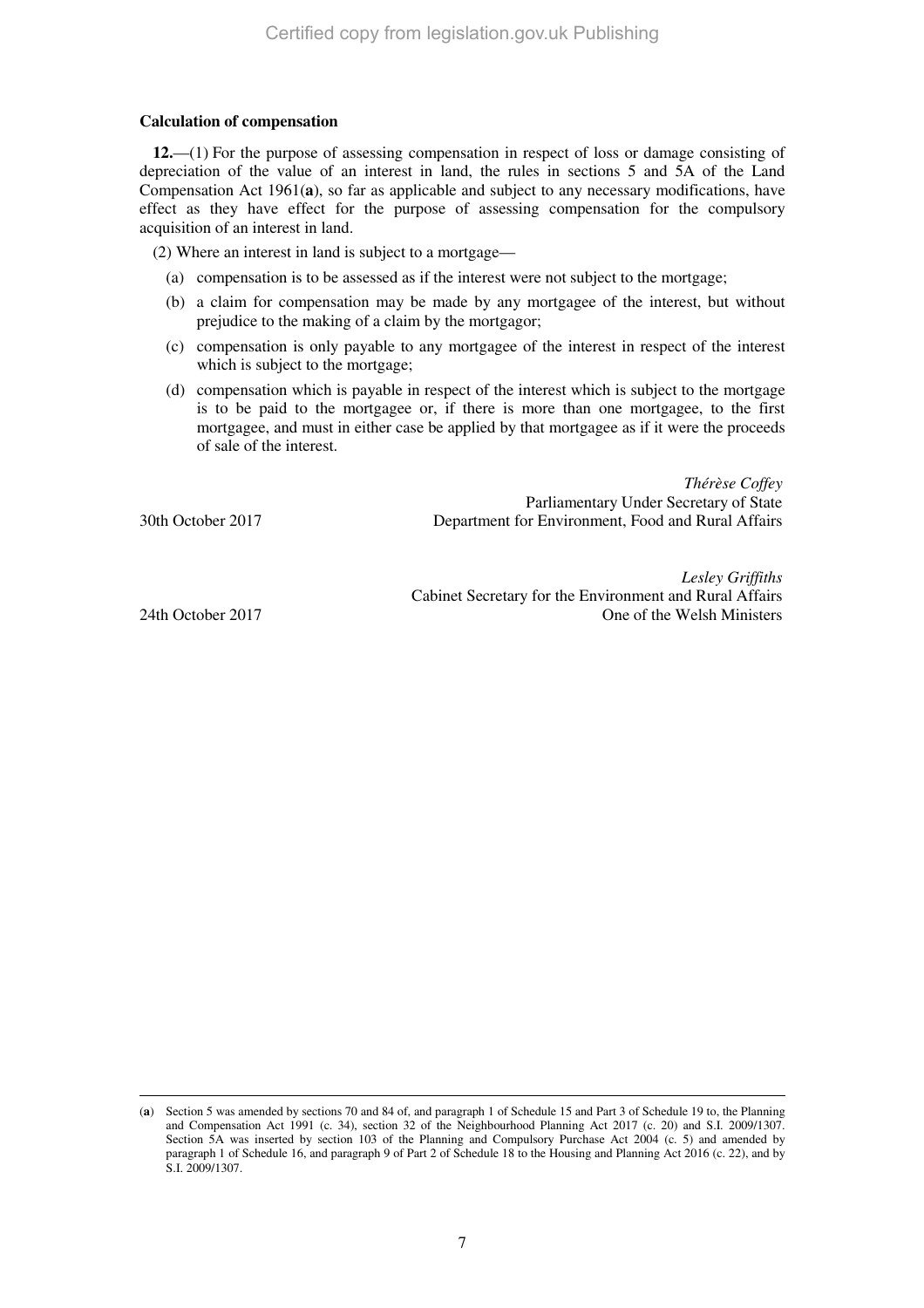# SCHEDULE Regulation 4

# Application for, and determination of, licences

# **CONTENTS**

# PART 1

# Application for a licence

- 1. Submission of licence applications
- 2. Information to be included in an application
- 3. Manner of application
- 4. Type of application

# PART 2

### Determination of applications

- 5. Interpretation
- 6. Provision of additional information in support of the application
- 7. Provision of information to the applicant
- 8. Publication of an application
- 9. Abstraction in National Parks or the Broads
- 10. Notification of a decision

# PART 3

### Appeals procedure

- 11. Appeals to the Secretary of State or the Welsh Ministers under section 36A(4) (decision on type of abstraction licence)
- 12. Appeals to the Secretary of State or the Welsh Ministers under section 43 (decision on licence application)
- 13. Prescribed periods

# PART 1

# Application for a licence

### **Submission of licence applications**

**1.** An application for a licence must be submitted to the appropriate agency.

### **Information to be included in an application**

**2.** An application must include—

- (a) details of any abstraction from the source of supply that is the subject of the application carried out in the seven years prior to 1st January 2018;
- (b) such other information, including maps, as the appropriate agency may reasonably require to determine the application.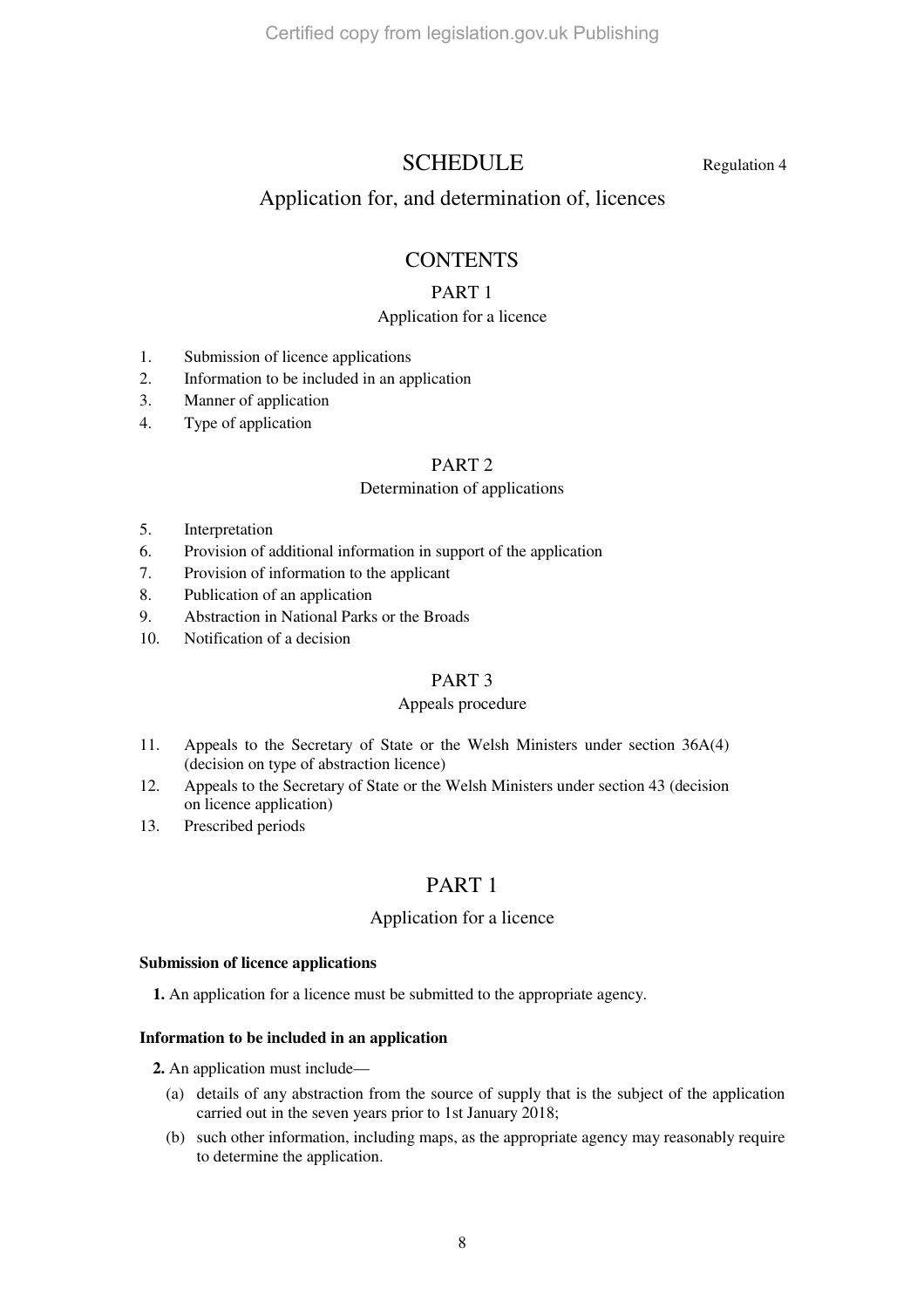### **Manner of application**

**3.** An application must be—

- (a) made on a form issued by the appropriate agency for the purpose of the application being made or electronically in a form accessible by the appropriate agency;
- (b) accompanied by any fee payable under section 41(1)(a) of the Environment Act 1995(**a**).

### **Type of application**

**4.** The appropriate agency may decide that—

- (a) an application for a new licence ought to be for a variation of an existing licence, or
- (b) an application for a variation of an existing licence ought to be for a new licence,

and may proceed with the application accordingly.

# PART 2

### Determination of applications

### **Interpretation**

**5.** In this Part, "valid application" means an application that complies with the provisions of paragraphs 1 to 3.

### **Provision of additional information in support of the application**

**6.** The appropriate agency may, following receipt of a valid application, require the applicant to submit any further information or reports that it considers necessary to determine that application.

### **Provision of information to the applicant**

**7.**—(1) The appropriate agency must, by 30th June 2021, provide the applicant with the following information in relation to a valid application—

- (a) whether a notice of the application has been or is to be published in accordance with section 37(1)(**b**);
- (b) the date by which the applicant must be notified of the appropriate agency's decision on the application;
- (c) the applicant's entitlement to appeal, in accordance with section  $43(1)(b)$ , against any failure by the appropriate agency to give notice, within the time period prescribed by paragraph 10(1), of its decision on the application.

(2) But if, when it receives the application, the appropriate agency serves a notice on the applicant under section 36A(**c**), and the applicant appeals against that notice, the appropriate agency must provide the information referred to in sub-paragraph (1) by 30th June 2021 or within 28 days of the final determination of that appeal, whichever is the later.

### **Publication of an application**

**8.**—(1) For the purposes of section 37(1), notice of an application must be published in at least one newspaper circulating in the locality of the proposed point of abstraction and on the appropriate agency's website.

<sup>-</sup>(**a**) 1995 c. 25; section 41(1)(a) was amended by S.I. 2013/755 (W. 90).

<sup>(</sup>**b**) Section 37 was substituted by section 14(1) of the 2003 Act, and amended by S.I. 2013/755 (W. 90).

<sup>(</sup>**c**) Section 36A was inserted by section 13(1) of the 2003 Act.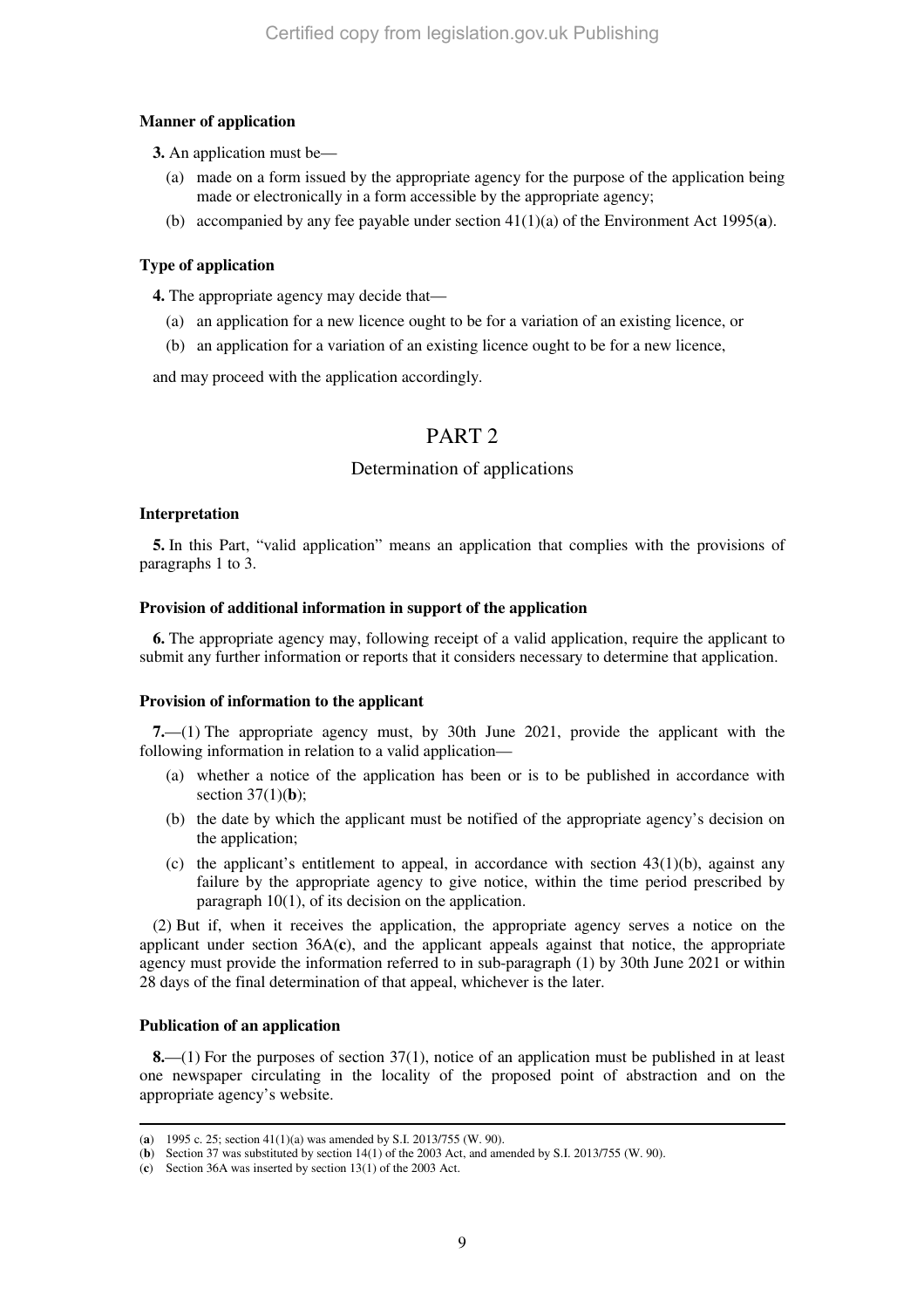- (2) The notice must be published by—
	- (a) 30th June 2021, or
	- (b) if there is an appeal under section 36A in relation to the application, within 28 days of the determination of that appeal or by 30th June 2021, whichever is the later.
- (3) The notice must specify—
	- (a) the name of the applicant;
	- (b) the type of licence being applied for;
	- (c) the purpose of the abstraction;
	- (d) the point of abstraction;
	- (e) the period over which abstraction will take place;
	- (f) in the case of an application for a full licence, the quantity of water to be abstracted;
	- (g) where and when the application documents and the register containing details of the application may be inspected, and that such inspection is free of charge;
	- (h) the address to which any representations in relation to the application should be sent.

(4) The notice must not include any information that is to be excluded from a register by virtue of section 191A or 191B(**a**).

(5) The requirements of section 37(1) and (2) do not apply to any application if the appropriate authority notifies the appropriate agency that complying with those requirements in relation to that application would be contrary to the interests of national security.

(6) The requirements of section 37(1) and (2) may be dispensed with if it appears to the appropriate agency that the proposed abstraction would have no appreciable adverse effect on the environment.

#### **Abstraction in National Parks or the Broads**

**9.**—(1) This paragraph applies in the case of a valid application relating to abstraction in the area of a National Park or the Norfolk or Suffolk Broads.

(2) The appropriate agency must serve notice in writing of that application on the National Park authority for that Park or the Broads Authority, as the case may be, by 30th June 2021.

(3) The notice must include—

- (a) a copy of the application;
- (b) a statement that the National Park authority or the Broads Authority may make representations in writing to the appropriate agency in relation to the application within three months, beginning on the date on which the notice is served.

(4) The appropriate agency—

- (a) must not decide on the application before the end of the three month period referred to in sub-paragraph (3)(b);
- (b) must have regard to any representations made by the National Park authority or the Broads Authority when deciding on the application.

(5) This paragraph does not apply if the appropriate authority notifies the appropriate agency that giving such notice would be contrary to the interests of national security.

### **Notification of a decision**

-

**10.**—(1) The appropriate agency must, by 31st December 2022, notify the applicant in writing of its decision on an application for a licence.

<sup>(</sup>**a**) Sections 191A and 191B were inserted by paragraph 170 of Schedule 22 to the 1995 Act and amended by S.I. 2013/755 (W. 90). Section 191B was amended by S.I. 2010/675.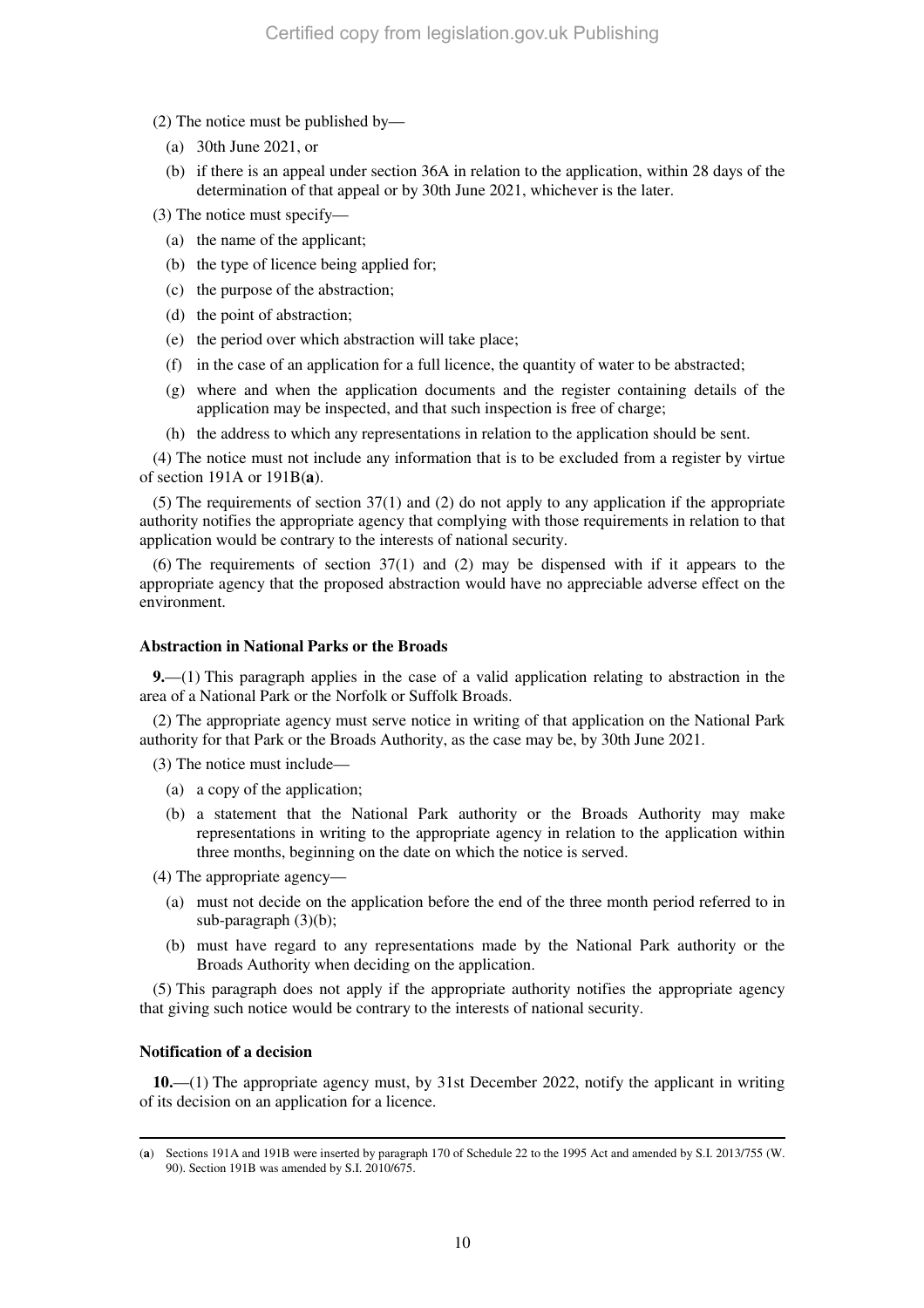(2) If the appropriate agency grants a licence on terms that are different in any material respect from the application, or refuses an application, the notification must—

- (a) include a statement of the appropriate agency's reasons for doing so;
- (b) state the applicant's entitlement to appeal under section 43(1).

# PART 3

### Appeals procedure

### **Appeals to the Secretary of State or the Welsh Ministers under section 36A(4) (decision on type of abstraction licence)**

**11.**—(1) The period within which any notice of appeal under section 36A(4) must be served is 28 days from the date on which notice of the decision to which the appeal relates is served on the applicant.

(2) A notice of appeal under section 36A(4) must state the grounds of appeal and be accompanied by a copy of—

- (a) the application to which the appeal relates;
- (b) any information or report submitted to the appropriate agency with the application;
- (c) the notice of the decision on the application;
- (d) all other relevant correspondence with the appropriate agency.

### **Appeals to the Secretary of State or the Welsh Ministers under section 43 (decision on licence application)**

**12.**—(1) For the purposes of section 43(3)(b), the prescribed period for serving a notice of appeal is 28 days.

(2) A notice of appeal under section 43 must state the grounds of appeal and be accompanied by a copy of—

- (a) the application to which the appeal relates;
- (b) any information or report submitted to the appropriate agency with the application;
- (c) the notice of the decision on the application, if any;
- (d) all other relevant correspondence with the appropriate agency.

(3) The appropriate agency must, within 14 days of receiving a notice of appeal under section 43, serve a copy of that notice on—

- (a) any person who within the period referred to in section  $37(4)(b)$  made representations in writing in relation to the application;
- (b) any National Park authority or the Broads Authority served with a notice in accordance with paragraph  $9(2)$  that, within the period referred to in paragraph  $9(3)(b)$ , made representations in writing in relation to the application.

(4) When serving a copy of a notice of appeal, the appropriate agency must notify the recipient in writing—

- (a) that the recipient may make further representations in writing in relation to the appeal;
- (b) of where any such representations must be sent;
- (c) of the date by which those representations must be received.

#### **Prescribed periods**

**13.**—(1) The prescribed period for the purposes of section 44(3)(a) is 21 days from the date on which notice of appeal is served on the persons referred to in section 43(5).